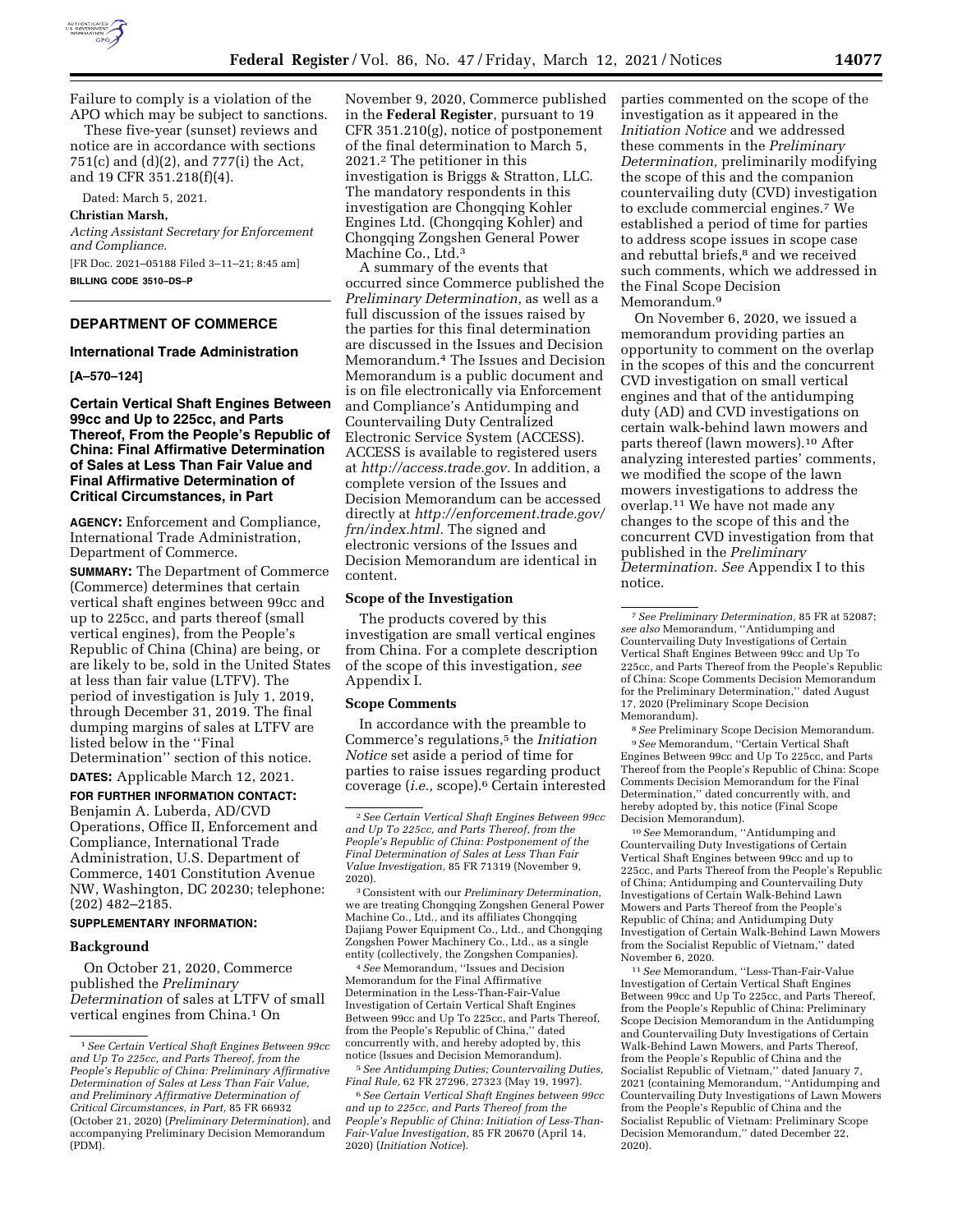### **Analysis of Comments Received**

All issues raised in the case and rebuttal briefs by parties in this investigation are addressed in the Issues and Decision Memorandum. A list of the issues raised is attached to this notice as Appendix II.

# **Verification**

Commerce was unable to conduct onsite verification of the information relied upon in making its final determination in this investigation. However, we took additional steps in lieu of an on-site verification to verify the information relied upon in making this final determination, in accordance with section 782(i) of the Tariff Act of 1930, as amended (the Act). $12$ 

# **Changes Since the Preliminary Determination**

Based on our review and analysis of the comments received from parties, we made no changes to the AD margin calculations for Chongqing Kohler or the Zongshen Companies.

# **Final Affirmative Determination of Critical Circumstances**

We continue to find that critical circumstances exist for imports of small vertical engines from China for the Zongshen Companies and the Chinawide entity pursuant to sections 735(a)(3)(A) and (B) of the Act and 19 CFR 351.206.13

## **China-Wide Entity and the Use of Adverse Facts Available**

For the reasons explained in the *Preliminary Determination,* we continue

to find that the use of adverse facts available (AFA), pursuant to sections 776(a) and (b) of the Act, is warranted in determining the rate for the Chinawide entity.14 In selecting the AFA rate for the China-wide entity, Commerce's practice is to select a rate that is sufficiently adverse to ensure that the uncooperative party does not obtain a more favorable result by failing to cooperate than if it had fully cooperated.15 As AFA, we assigned the China-wide entity a dumping margin of 541.75 percent, which is the highest rate contained in the Petition of this investigation.16 Because this constitutes secondary information, the statutory corroboration requirement in section 776(c) of the Act applies. We corroborated this rate by comparing it to the highest transaction-specific dumping margins of the respondents and found that the Zongshen Companies' highest calculated, nonoutlier, transaction-specific dumping margin exceeds the highest petition rate.17

### **Separate Rates**

For the final determination, we continue to find that Chongqing Kohler, the Zongshen Companies, and certain non-individually examined respondents are eligible for separate rates. In addition, we have determined that Loncin Motor Co., Ltd. is eligible for a separate rate.18 Generally, Commerce looks to section  $735(c)(5)(A)$  of the Act, which provides instructions for calculating the all-others rate in an investigation, for guidance when calculating the rate for separate rate

respondents that we did not individually examine. Section  $735(c)(5)(A)$  of the Act states that the estimated all-others rate shall be an amount equal to the weighted average of the estimated weighted-average dumping margins established for exporters and producers individually investigated, excluding zero or *de minimis* margins, and any margins determined entirely under section 776 of Act.19 In this proceeding, Commerce calculated above *de minimis* rates that are not based entirely on facts available for Chongqing Kohler and the Zongshen Companies, the two mandatory respondents under individual examination. Thus, looking to section 735(c)(5)(A) of the Act for guidance, and consistent with our practice,20 based on publicly ranged sales data, we assigned the weighted-average of these mandatory respondents' rates as the rate for non-individually examined companies that have qualified for a separate rate.

### **Combination Rates**

In the *Initiation Notice,*21 Commerce stated that it would calculate producer/ exporter combination rates for the respondents that are eligible for a separate rate in this investigation. For a list of the respondents that established eligibility for their own separate rates and the exporter/producer combination rates applicable to these respondents, *see* Appendix III.

### **Final Determination**

The final estimated weighted-average dumping margins are as follows:

| Producer                                                                                                                                           | Exporter                                                                                                                                           | Estimated<br>weighted-<br>average<br>dumping<br>margin<br>(percent) | Cash<br>deposit rate<br>(adjusted for<br>subsidy<br>offsets)<br>(percent) |
|----------------------------------------------------------------------------------------------------------------------------------------------------|----------------------------------------------------------------------------------------------------------------------------------------------------|---------------------------------------------------------------------|---------------------------------------------------------------------------|
| Chongging Zongshen General Power Machine Co.,<br>Ltd./Chongqing Dajiang Power Equipment Co., Ltd./<br>Chongging Zongshen Power Machinery Co., Ltd. | Chongqing Zongshen General Power Machine Co.,<br>Ltd./Chongging Dajiang Power Equipment Co., Ltd./<br>Chongging Zongshen Power Machinery Co., Ltd. | 374.31<br>316.88                                                    | 374.31<br>304.35                                                          |

12*See* Commerce's Letter, ''Certain Vertical Shaft Engines Between 99cc and Up To 225cc, and Parts Thereof, from the People's Republic of China: The Zongshen Companies Verification Questionnaire,'' dated December 29, 2020, with attached questionnaire in lieu of on-site verification; and Zongshen Companies' Letter, ''Certain Vertical Shaft Engines Between 99 cc {sic} and Up To 225cc, and Parts Thereof, from China; AD Investigation; Zongshen Resubmission of Verification Questionnaire Response,'' dated January 15, 2021.

13*See* Issues and Decision Memorandum at 10–

<sup>14</sup> The China-wide entity includes those companies who did not submit a separate rate application.

15*See, e.g., Notice of Preliminary Determination of Sales at Less Than Fair Value and Postponement of Final Determination: Purified Carboxymethyl Cellulose from Finland,* 69 FR 77216 (December 27, 2004), unchanged in *Notice of Final Determination of Sales at Less Than Fair Value: Purified Carboxymethyl Cellulose from Finland,* 70 FR 28279 (May 17, 2005).

16*See Initiation Notice,* 85 FR at 20673.

17*See Preliminary Determination* PDM at 19–20. 18*See* Issues and Decision Memorandum at 8 and Comment 10.

19*See, e.g., Ball Bearings and Parts Thereof from France, Germany, Italy, Japan, and the United Kingdom: Final Results of Antidumping Duty Administrative Reviews and Rescission of Reviews* 

*in Part,* 73 FR 52823, 52824 (September 11, 2008), and accompanying Issues and Decision Memorandum at Comment 16.

20*See, e.g., Preliminary Determination of Sales at Less Than Fair Value and Partial Affirmative Determination of Critical Circumstances: Certain Polyester Staple Fiber from the People's Republic of China,* 71 FR 77373, 77377 (December 26, 2006), unchanged in *Final Determination of Sales at Less Than Fair Value and Partial Affirmative Determination of Critical Circumstances: Certain Polyester Staple Fiber from the People's Republic of China,* 72 FR 19690 (April 19, 2007).

21*See Initiation Notice,* 85 FR at 20674.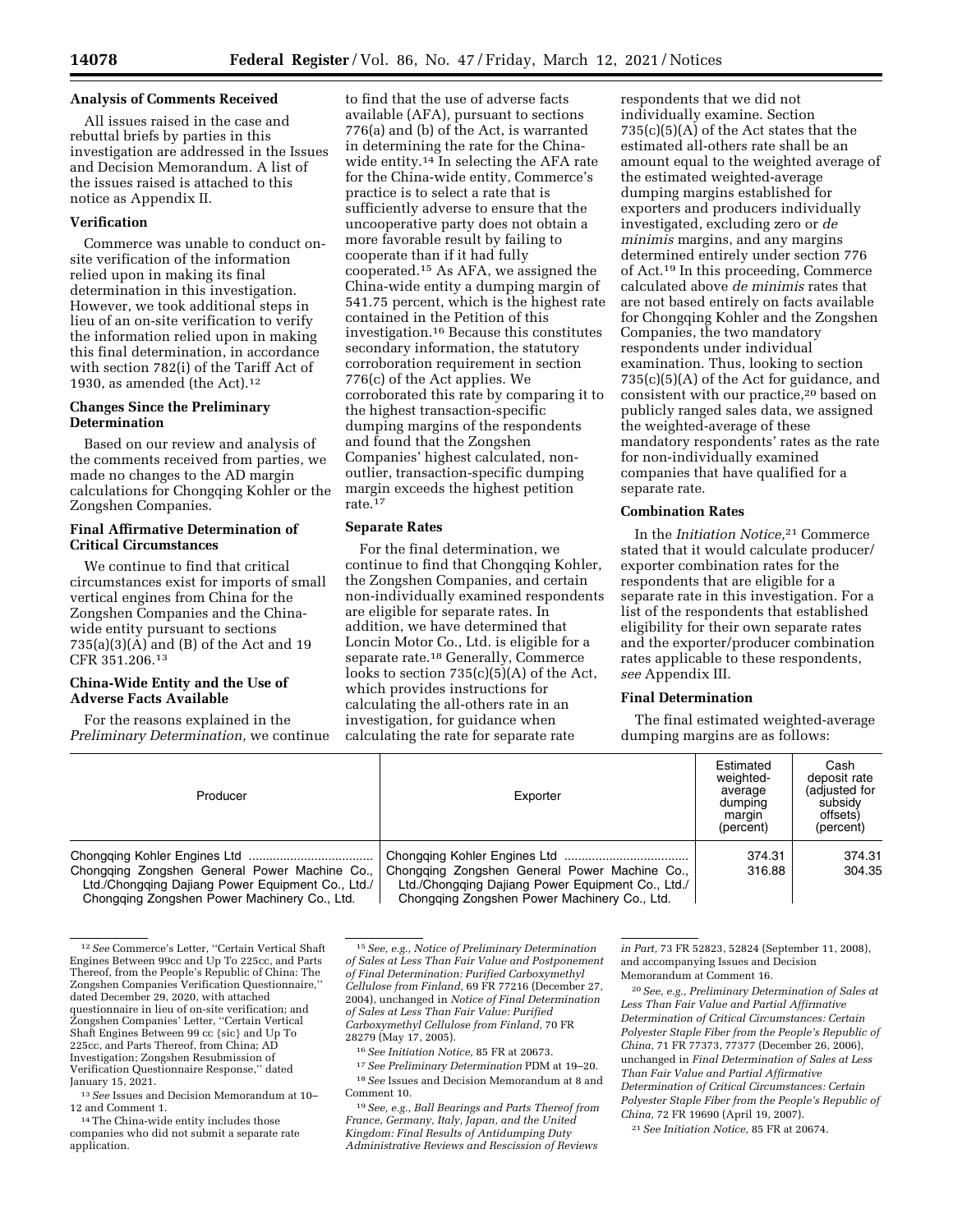| Producer                                                                                                     | Exporter                                                                              | Estimated<br>weighted-<br>average<br>dumping<br>margin<br>(percent) | Cash<br>deposit rate<br>(adjusted for<br>subsidy<br>offsets)<br>(percent) |
|--------------------------------------------------------------------------------------------------------------|---------------------------------------------------------------------------------------|---------------------------------------------------------------------|---------------------------------------------------------------------------|
| Producers Supplying the Non-Individually-Examined<br>Exporters Receiving Separate Rates (see Appendix<br>III | Non-Individually-Examined Exporters Receiving Sepa-<br>rate Rates (see Appendix III). | 342.88                                                              | 336.61                                                                    |
| China-Wide Entity                                                                                            |                                                                                       | 541.75                                                              | 535.48                                                                    |

# **Disclosure**

Normally, Commerce discloses to interested parties the calculations performed in connection with a final determination, in accordance with 19 CFR 351.224(b). However, because Commerce made no changes to its *Preliminary Determination* margin calculations for the mandatory respondents in this investigation, there are no calculations to disclose.

### **Continuation of Suspension of Liquidation**

In accordance with section 735(c)(1)(B) of the Act, Commerce will instruct U.S. Customs and Border Protection (CBP) to continue to suspend liquidation of all appropriate entries of small vertical engines from Chongqing Kohler and the Zongshen Companies, the separate rates companies, and the China-wide entity.

To determine the cash deposit rate, Commerce normally adjusts the estimated weighted-average dumping margin by the amount of domestic subsidy pass-through and export subsidies determined in a companion CVD proceeding when CVD provisional measures are in effect. Accordingly, where Commerce makes an affirmative determination for domestic subsidy pass-through or export subsidies, Commerce offsets the calculated estimated weighted-average dumping margin by the appropriate rate(s). In this case, we have made a negative determination for domestic subsidy pass-through for all respondents, but we have found export subsidies for all respondents. However, suspension of liquidation for provisional measures in the companion CVD case has been discontinued; therefore, we are not instructing CBP to collect cash deposits based upon the adjusted estimated weighted-average dumping margin for those export subsidies at this time.

Pursuant to section  $735(c)(1)(B)(ii)$  of the Act, upon the publication of this notice, Commerce will instruct CBP to require a cash deposit equal to the weighted-average amount by which NV exceeds U.S. price as follows: (1) The cash deposit rate for the exporter/

producer combination listed in the table above or in Appendix III will be the rate identified for that combination in that table or Appendix III; (2) for all combinations of exporters/producers of merchandise under consideration that have not received their own separate rate, the cash deposit rate will be the cash deposit rate established for the China-wide entity; and (3) for all non-Chinese exporters of the merchandise under consideration which have not received their own separate rate, the cash deposit rate will be the cash deposit rate applicable to the Chinese exporter/producer combination that supplied that non-Chinese exporter. These suspension of liquidation instructions will remain in effect until further notice.

# **International Trade Commission Notification**

In accordance with section 735(d) of the Act, we will notify the International Trade Commission (ITC) of our determination. Because the final determination in this proceeding is affirmative, in accordance with section 735(b)(2) of the Act, the ITC will make its final determination as to whether the domestic industry in the United States is materially injured, or threatened with material injury, by reason of imports of small vertical engines from China no later than 45 days after our final determination. If the ITC determines that material injury or threat of material injury does not exist, the proceeding will be terminated and all cash deposits will be refunded. If the ITC determines that such injury does exist, Commerce will issue an AD order directing CBP to assess, upon further instruction by Commerce, antidumping duties on all imports of the subject merchandise entered, or withdrawn from warehouse, for consumption on or after the effective date of the suspension of liquidation, as discussed above in the ''Continuation of Suspension of Liquidation'' section.

## **Notification Regarding Administrative Protective Orders**

In the event that the ITC issues a final negative injury determination, this notice will serve as the only reminder

to parties subject to an administrative protective order (APO) of their responsibility concerning the destruction of proprietary information disclosed under APO in accordance with 19 CFR 351.305(a)(3). Timely written notification of the return/ destruction of APO materials or conversion to judicial protective order is hereby requested. Failure to comply with the regulations and terms of an APO is a violation which is subject to sanction.

### **Notification to Interested Parties**

This determination is issued and published in accordance with sections 735(d) and 777(i)(1) of the Act, and 19 CFR 351.210(c).

Dated: March 5, 2021.

#### **Christian Marsh,**

*Acting Assistant Secretary for Enforcement and Compliance.* 

## **Appendix I**

#### **Scope of the Investigation**

The merchandise covered by this investigation consists of spark-ignited, nonroad, vertical shaft engines, whether finished or unfinished, whether assembled or unassembled, whether mounted or unmounted, primarily for walk-behind lawn mowers. Engines meeting this physical description may also be for other non-handheld outdoor power equipment, including but not limited to, pressure washers. The subject engines are spark ignition, singlecylinder, air cooled, internal combustion engines with vertical power take off shafts with a minimum displacement of 99 cubic centimeters (cc) and a maximum displacement of up to, but not including, 225cc. Typically, engines with displacements of this size generate gross power of between 1.95 kilowatts (kw) to 4.75 kw.

Engines covered by this scope normally must comply with and be certified under Environmental Protection Agency (EPA) air pollution controls title 40, chapter I, subchapter U, part 1054 of the Code of Federal Regulations standards for small nonroad spark-ignition engines and equipment. Engines that otherwise meet the physical description of the scope but are not certified under 40 CFR part 1054 and are not certified under other parts of subchapter U of the EPA air pollution controls are not excluded from the scope of this proceeding. Engines that may be certified under both 40 CFR part 1054